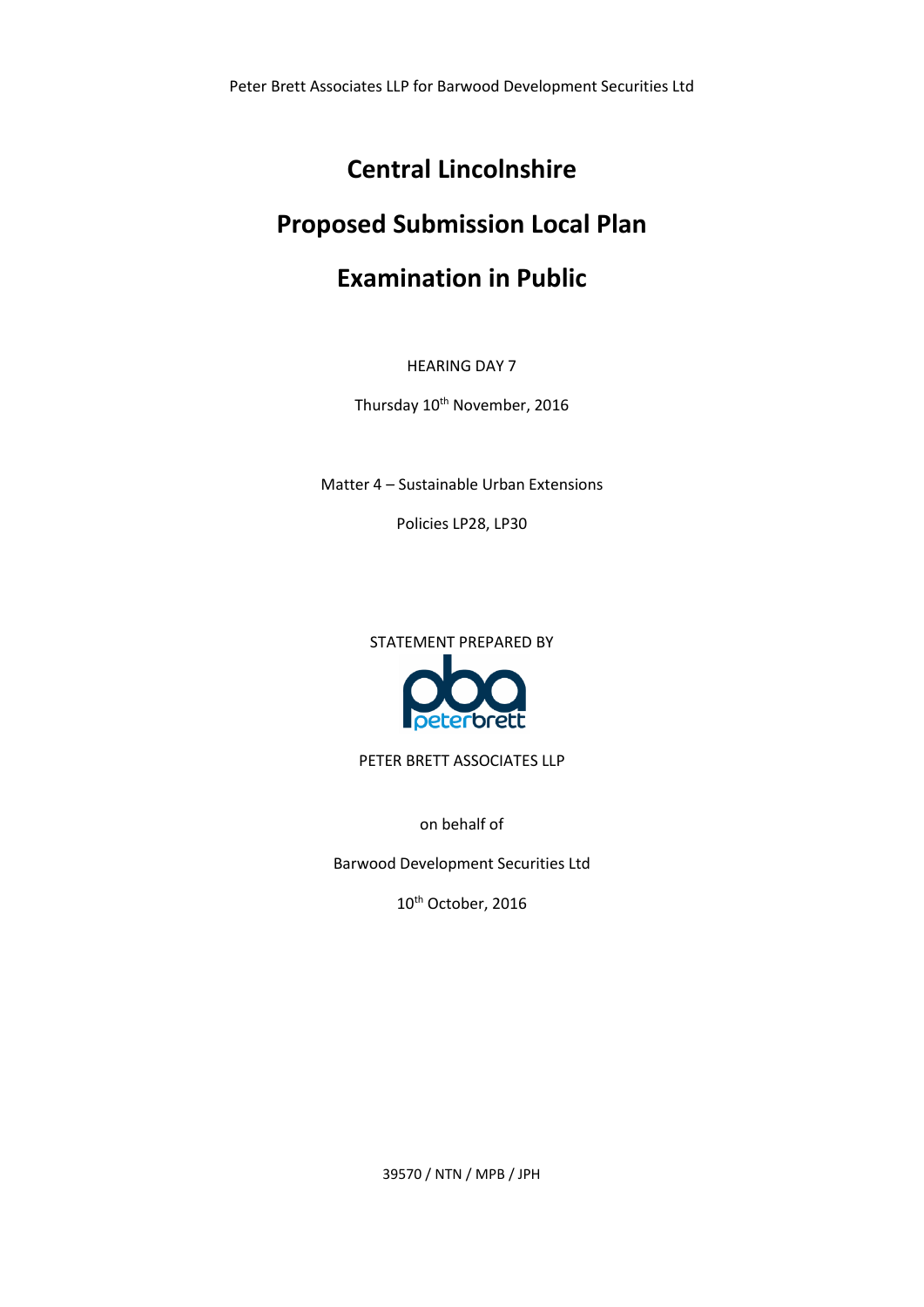### **1 Introduction**

 $1.1$ Peter Brett Associates LLP has been appointed by Barwood Development Securities Ltd to provide transport advice to submit to the Central Lincolnshire Proposed Submission Local Plan Examination in Public (EiP). This evidence relates to Policy LP30, the Western Growth Corridor Sustainable Urban Extension - specifically the Decoy Farm area (the site located to the north-western end of the development adjacent and contiguous with the A46) as shown on the plan following:



- $1.2$ In 2006, Peter Brett Associates LLP, acting for another scheme promoter, prepared a Transport Assessment to support the Western Growth Corridor outline planning application following a detailed Scoping process with the Joint Authorities – Lincoln City Council (planning authority), Lincolnshire County Council (local highway authority), and Highways England (then operating as the Highways Agency, the strategic highway authority). This Assessment reflected the entire Western Growth Corridor area, substantially larger than the Decoy Farm area for which this Statement refers.
- $1.3$ This Statement addresses the issues related to highways and traffic raised in Matter  $4 -$ Sustainable Urban Extensions (LP28, LP30, LP39, LP44, and LP48) within the Inspectors' Matters, Issues and Questions for Examination (September 2016), specifically:
	- the ability for Decoy Farm to form an independent access to the A46; and
	- whether the remainder of the Western Growth Corridor SUE is able to progress without a direct access to the A46.
- $1.4$ Whilst no further detailed transport assessment work has been undertaken subsequently by Peter Brett Associates, the comments in this Statement relating to conditions on the local highway network have been informed with reference to this earlier work. Indeed, there have been no material improvements to highway capacity in the area, whilst general traffic levels have increased across the Lincoln area by around 8% since the time of the assessment.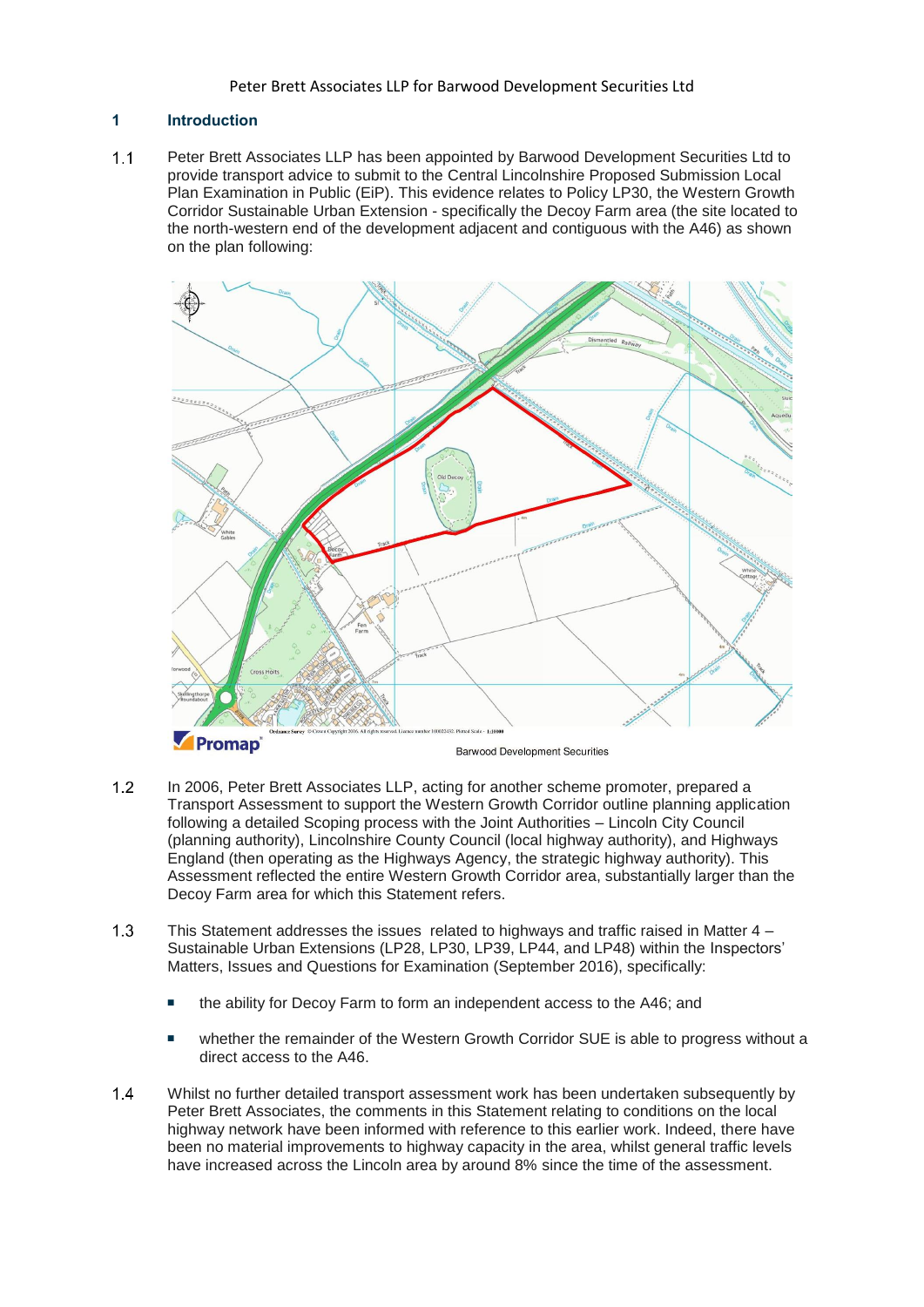### **2 Review of access from Decoy Farm to the A46**

- $2.1$ The Decoy Farm area is immediately adjacent to the A46, the site boundary is contiguous with the trunk road.
- $2.2$ There are no third-party constraints to the immediate delivery of a direct highway access onto the A46.
- 2.3 Any junction provided to the A46 to access the Decoy Farm area could form part of:
	- an independent access to development at Decoy Farm;
	- a more coherent highway access solution to the entire Western Growth Corridor SUE; and
	- an alternative strategic radial route through the Western Growth Corridor SUE, forming a link towards the town centre, via Beevor Street to the south-east.
- $2.4$ Various junction form options were considered for delivering a direct highway access onto the trunk road A46 as part of the earlier work which would remain relevant to accessing the Decoy Farm area, including:
	- a traffic signal controlled, all-movement junction; and
	- a left in left out priority junction such as shown in the plan attached:



 $2.5$ Indeed, these junction forms could be enhanced incrementally to reflect the purpose of the access – varying from a simple development access through to forming part of a wider strategic link.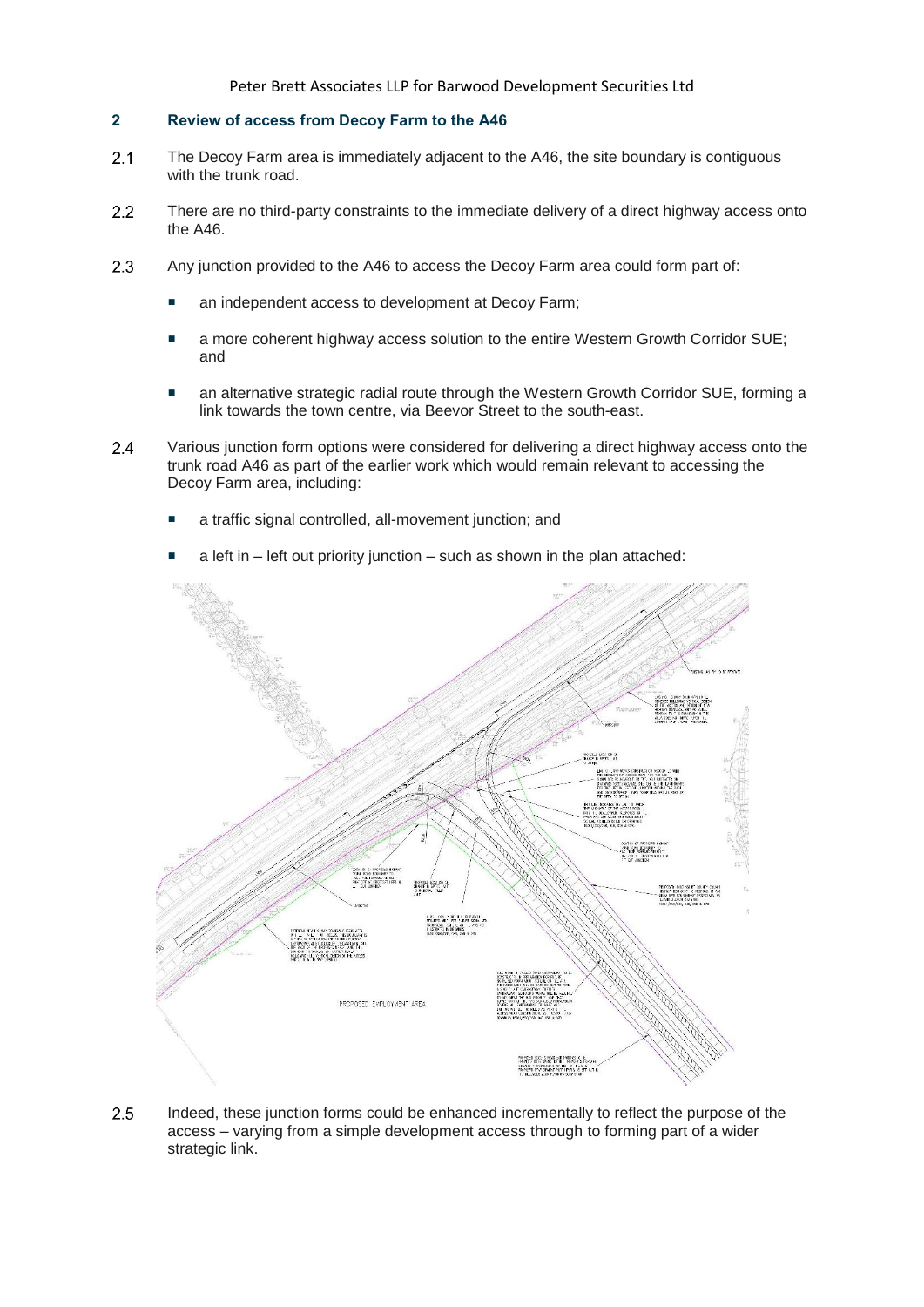- $2.6$ As such, it is concluded that the Decoy Farm area could be accessed immediately, without any third party constraint, with a junction form flexible to reflect the necessary usage.
- $2.7$ The possibility of providing an access to the A46 is identified as such on the Draft Western Growth Corridor Strategic Framework Plan (included within the Evidence Topic Paper for Western Growth Corridor dated August 2016), albeit with a note stating "Potential Future Link to A46". It is concluded that this comment should be amended to show this link as a primary vehicle route.
- $2.8$ A Park and Ride car park facility - to be provided by others to the north-west of the A46 - was considered as part of the 2006 Transport Assessment work, to be accessed at the same location of the A46. A traffic signal controlled roundabout was proposed to ensure quality public transport priority could be provided.

## **3 Local Issues**

- $3.1$ Other elements of the Western Growth Corridor (promoted by others) are proposing to implement a western access onto Skellingthorpe Road, to the west of the Site, adjacent the existing Birchwood Avenue junction.
- $3.2$ The earlier Transport Assessment work undertaken in 2006 identified that there were a series of existing capacity constraints on the local highway network in the area. Indeed, there have been no material improvements to highway capacity in the area, whilst general traffic levels have increased across the Lincoln area by around 8% since the time of the assessment. The identified capacity constraints to the local highway network included:
	- the highway standard of Skellingthorpe Road between the A46 and Birchwood Avenue;
	- Skellingthorpe Road Birchwood Avenue signalised t-junction;
	- Tritton Road Dixon Street Valentine Road signalised crossroads;
	- Tritton Road Brayford Way Rope Walk Roundabout (Rope Walk Roundabout);
	- Tritton Road Skellingthorpe Road signalised crossroads;
	- Skellingthorpe Road Boultham Park Road Moorland Avenue Roundabout;
	- the highway capacity constraint caused by regular operation of the level crossing of Skellingthorpe Road.
- $3.3$ It was concluded that these existing capacity constraint issues, particularly along Skellingthorpe Road, would be exacerbated by additional vehicular trip generation. As mitigation would have needed third party land, with its associated environmental impact as well as potentially requiring demolition, it was identified that a more holistic solution mitigation strategy was required. This could be provided by the link through the Western Growth Corridor site to the A46.
- The transport enhancement strategy for the Western Growth Corridor identified within the  $3.4$ 2006 Transport Assessment concluded new highway infrastructure would be needed to enable the development to proceed – and promoted the 'Swanpool Link', a new route through the Western Growth Corridor between the A46 and the Town Centre, together with a spur connection to the Skellingthorpe Road / Birchwood Avenue junction. The additional highway capacity made available by this measure would relieve some of these existing local highway capacity constraints, as well as offering flexibility to assist in enabling other non-car city-wide elements of the Lincoln Transport Strategy to be delivered: including pedestrian and cycle network improvements; quality bus corridors; and the provision of bus priority.
- $3.5$ Due to the need for the access to the A46, this new link can only be provided with the development of the Decoy Farm area.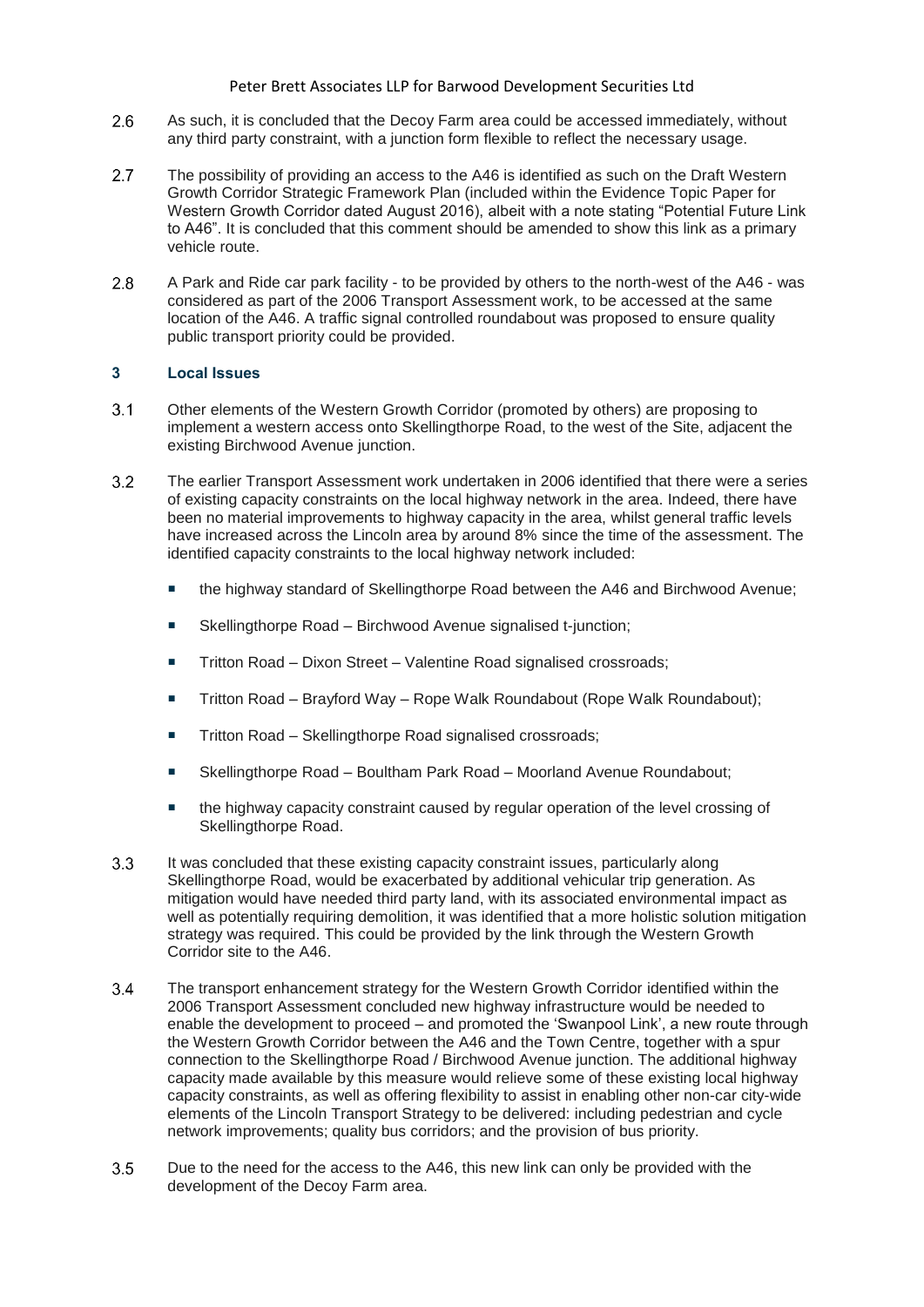- $3.6$ The Evidence Topic Paper for Western Growth Corridor (August 2016) identifies that Aecom, appointed on behalf of the landowners of other areas of the Western Growth Corridor SUE, is developing "An overall access strategy for the site …. with strategic infrastructure links necessary to unlock the development to connect to the city and the existing transport routes" and that "AECOM has completed various scenarios and combinations of highway options for the transport modelling to establish the most effective highway options for the development". Various access options are reported, including two accesses to Skellingthorpe Road (not just the one identified in the Evidence Topic Paper), links to Bevor Street and Tritton Road, as well as to the A46 via a new link. No further evidence of this assessment has been made available to demonstrate the effectiveness of any access strategy.
- $37$ It is concluded that:
	- there are existing local highway capacity issues in the area;
	- these existing capacity constraint issues along Skellingthorpe Road in particular would be exacerbated by additional vehicular trip generation requiring mitigation;
	- an off-line holistic solution would be required to resolve these;
	- elements of highway infrastructure would be needed across the Western Growth Corridor to enable development - including the link between the A46 and the town centre, and a spur to the Skellingthorpe Road / Birchwood Avenue junction; and
	- this link may be provided only with the development of the Decoy Farm area enabling the link to the A46.

#### **4 Conclusions**

- $4.1$ This Statement has been prepared by Peter Brett Associates LLP on behalf of Barwood Development Securities Ltd to promote the Decoy Farm area - within the Western Growth Corridor Sustainable Urban Extension - at the Central Lincolnshire Proposed Submission Local Plan Examination in Public (EiP).
- $4.2$ Peter Brett Associates LLP, acting earlier for another scheme promoter of this area in 2006, had prepared a Transport Assessment to support the Western Growth Corridor outline planning application - so gained extensive knowledge of conditions in the area.
- $4.3$ The Decoy Farm area, being immediately adjacent to the A46, has no third-party land ownership constraints to prevent the immediate delivery of a direct highway access onto the A46. This highway access offers flexibility by forming part of a more strategic connection, or could be enhanced incrementally to reflect any purpose of the access – varying from a simple development access through to forming part of a wider strategic link.
- 44 Earlier Transport Assessment work undertaken in 2006 identified that there were existing capacity constraints to the highway network in the area, which would be exacerbated by additional vehicular trip generation and would require mitigation. A more holistic solution would be required.
- 4.5 It was concluded that new highway infrastructure would be needed to enable the development to proceed – and promoted a new route through the Western Growth Corridor between the A46 and the Town Centre, together with a spur connection to the Skellingthorpe Road / Birchwood Avenue junction. The highway capacity made available by this measure would relieve some of the existing local highway capacity constraints, as well as offering flexibility to assist in enabling other non-car city-wide elements of the Lincoln Transport Strategy to be delivered – including pedestrian and cycle network improvements, quality bus corridors and the provision of bus priority. This link can only be provided with the development of the Decoy Farm area.
- It is therefore concluded that4.6